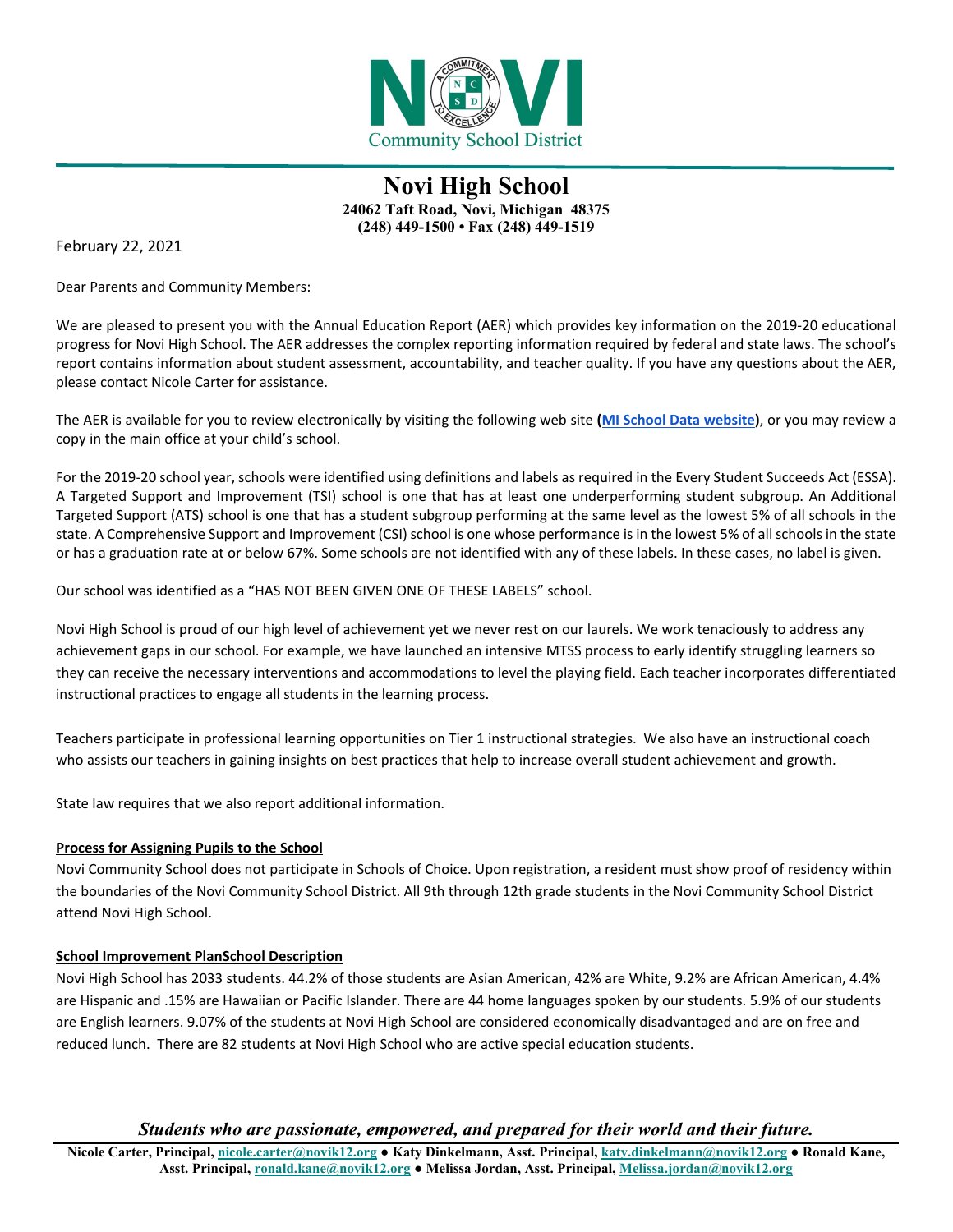

Novi High School is accredited by AdvancEd and is continuing a progressive effort to address improvement of teaching and learning. Goals are established based on the priorities of the district as a system and the role of this school as determined through a comprehensive needs assessment. The review, analysis and goals are developed within the Novi High School Continuous School Improvement Team (CSI) with input of the entire staff. Novi High School will focus on the following two goals. Goal 1: Students will have Tier 2 behavioral services to establish the social culture and behavioral supports needed for all students to achieve both social and academic success. Goal 2: General education students will have Tier 1 interventions to meet their individual learning needs in the core subject areas. You can view our plan on our school webpage at http://www.novi.k12.mi.us/hs/dfn/

#### **Core Curriculum**

For 2019-20 the Novi Community Schools will continue to align existing curriculum with grade level expectation and Common Core State Standards as well as structure common assessments, which are aligned with state and national standards. The use of the Atlas Rubicon Curriculum Maps system provides a common structure and serves as an easily- accessible warehouse for intended curriculum as well as actual curriculum presented. You can access the Atlas site at Atlas/Rubicon page on NCSD website.

#### **Nationally Normed Achievement Testing**

Below is a breakdown of student achievement: As you can see, Novi High School performs above the state and national average on all assessments listed.

|                         | <b>SAT</b> | PSAT 10 | <b>PSAT 9</b> |
|-------------------------|------------|---------|---------------|
| School Mean Total Score | 1196       | 1103    | 1082          |
| State Mean Total Score  | 1019       | 956     | 874           |

## **Parent/Teacher Conferences**

The Novi Community School District believes in providing information to parents and legal guardians on a regular basis. The District hosts common parent/teacher conferences twice a year. The percentage of parents, legal guardians, or persons in loco parentis participating in parent/teacher conferences are listed in the table below.

| 2019-20 Fall       | 2019-20 Spring     | 2018-19 Fall       | 2018-19 Spring     | 2017-18 Fall       | 2017-18 Spring     |
|--------------------|--------------------|--------------------|--------------------|--------------------|--------------------|
| <b>Conferences</b> | <b>Conferences</b> | <b>Conferences</b> | <b>Conferences</b> | <b>Conferences</b> | <b>Conferences</b> |
| 55%                | ΝA                 | 40 %               | 19.80%             | 38.80%             | 20.30%             |

**Post-Secondary and/or College Accredited Courses, Dual Enrollment and Locally Administered Assessments for Post – Secondary Credit** 

*Students who are passionate, empowered, and prepared for their world and their future.*

**Nicole Carter, Principal, [nicole.carter@novik12.org](mailto:nicole.carter@novik12.org) ● Katy Dinkelmann, Asst. Principal[, katy.dinkelmann@novik12.org](mailto:katy.dinkelmann@novik12.org) ● Ronald Kane, Asst. Principal, [ronald.kane@novik12.org](mailto:ronald.kane@novik12.org) ● Melissa Jordan, Asst. Principal, [Melissa.jordan@novik12.org](mailto:Melissa.jordan@novik12.org)**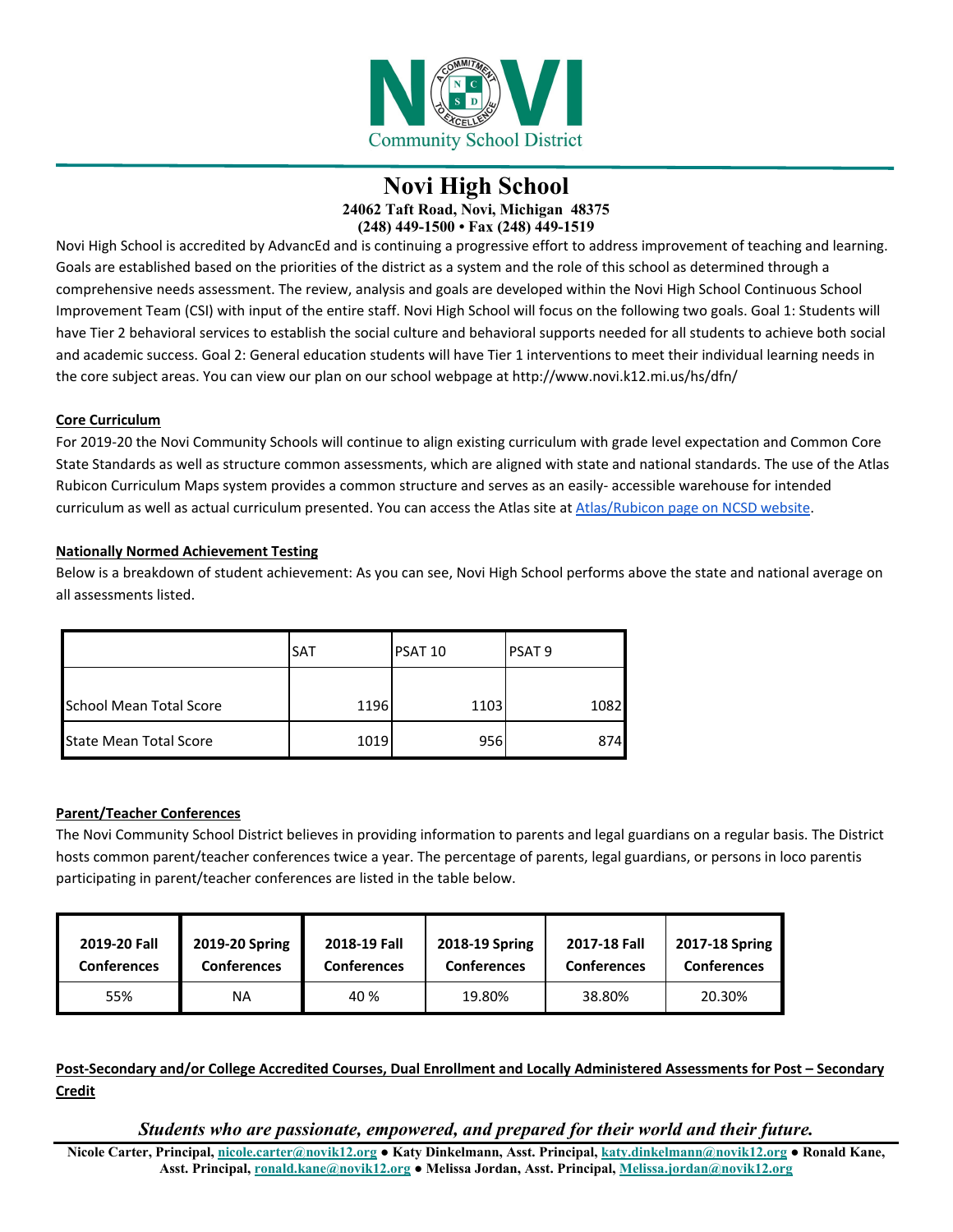

The report contains the number and percentage of students who enrolled during the past and immediately preceding school year in one or more post-secondary courses under the post-secondary enrollment options act or under section 21b of the state school aid act of 1979, being section 388.1621b of the Michigan Compiled Laws which includes the number of course offered, number and percent of students enrolled, number and percent of students taking a college level equivalent credit exam for the course and the number and percent of students whose test score level is at or above the level recommended by the testing service for college credit. The 2019-20 data is counting students one time, regardless of the number of AP courses they participated in. The total number of AP students enrolled at our school was 869. The total number of students who took one of more IB courses was 377.

| <b>School Name</b>  | <b>School</b><br>Year | # of AP<br><b>Courses</b> | # of<br>students<br>enrolled in students<br><b>AP</b><br><b>Courses</b> | $%$ of<br>enrolled in credit<br>AP courses exam | # of<br>students<br>taking<br>level | $%$ of<br>students<br>taking<br>AP/college   AP/college   exams<br>llevel<br>equivalent equivalent or above<br>credit<br>exam | # of<br>students<br>with AP<br>scores at<br>recommen<br>ded level | $%$ of<br>students<br>with AP<br>exams<br>scores at<br>or above<br>recommen<br>ded level |
|---------------------|-----------------------|---------------------------|-------------------------------------------------------------------------|-------------------------------------------------|-------------------------------------|-------------------------------------------------------------------------------------------------------------------------------|-------------------------------------------------------------------|------------------------------------------------------------------------------------------|
| Novi High<br>School | 2016-17               | 20                        | 805                                                                     | 40.0%                                           | 699                                 | 34.70 %                                                                                                                       | 611                                                               | 87.40 %                                                                                  |
| Novi High<br>School | 2017-18               | 20                        | 877                                                                     | 42.5 %                                          | 794                                 | 39.3%                                                                                                                         | 675                                                               | 85%                                                                                      |
| Novi High<br>School | 2018-19               | 22                        | 874                                                                     | 42.9%                                           | 794                                 | 39.96%                                                                                                                        | 664                                                               | 86%                                                                                      |
| Novi High<br>School | 2019-20               | 22                        | 869                                                                     | 43.7 %                                          | 790                                 | 39.7 %                                                                                                                        | 648                                                               | 82 %                                                                                     |

Dual Enrollment continues to be a successful opportunity for our students. During the 2019-20 school year, 69 students took dual enrollment classes. A total of 123 courses were taken by these students. Novi High School has been named as one of the top high schools for years by Newsweek and the Washington Post. We work diligently to inspire our students to cognitively challenge themselves by taking rigorous courses that will prepare them for postsecondary studies and the world of work. We believe that the Novi High School families play a profound role in this pursuit of excellence. The partnership between the staff, students, parents and the community serves as a foundation for the extraordinary learning opportunities that students are afforded.

In 2019-20, our school had 26 National Merit Finalists, 5 students who earned International Baccalaureate Diplomas, 13 students who earned Advanced Placement Capstone Diplomas, and we have the largest HOSA Organization in the state of Michigan. In recent years, Novi High School students were admitted to all 15 Michigan public universities and are represented in prestigious colleges and universities such as Cornell University, Harvard University, Howard University, Johns Hopkins University, New York University,

*Students who are passionate, empowered, and prepared for their world and their future.*

**Nicole Carter, Principal, [nicole.carter@novik12.org](mailto:nicole.carter@novik12.org) ● Katy Dinkelmann, Asst. Principal[, katy.dinkelmann@novik12.org](mailto:katy.dinkelmann@novik12.org) ● Ronald Kane, Asst. Principal, [ronald.kane@novik12.org](mailto:ronald.kane@novik12.org) ● Melissa Jordan, Asst. Principal, [Melissa.jordan@novik12.org](mailto:Melissa.jordan@novik12.org)**